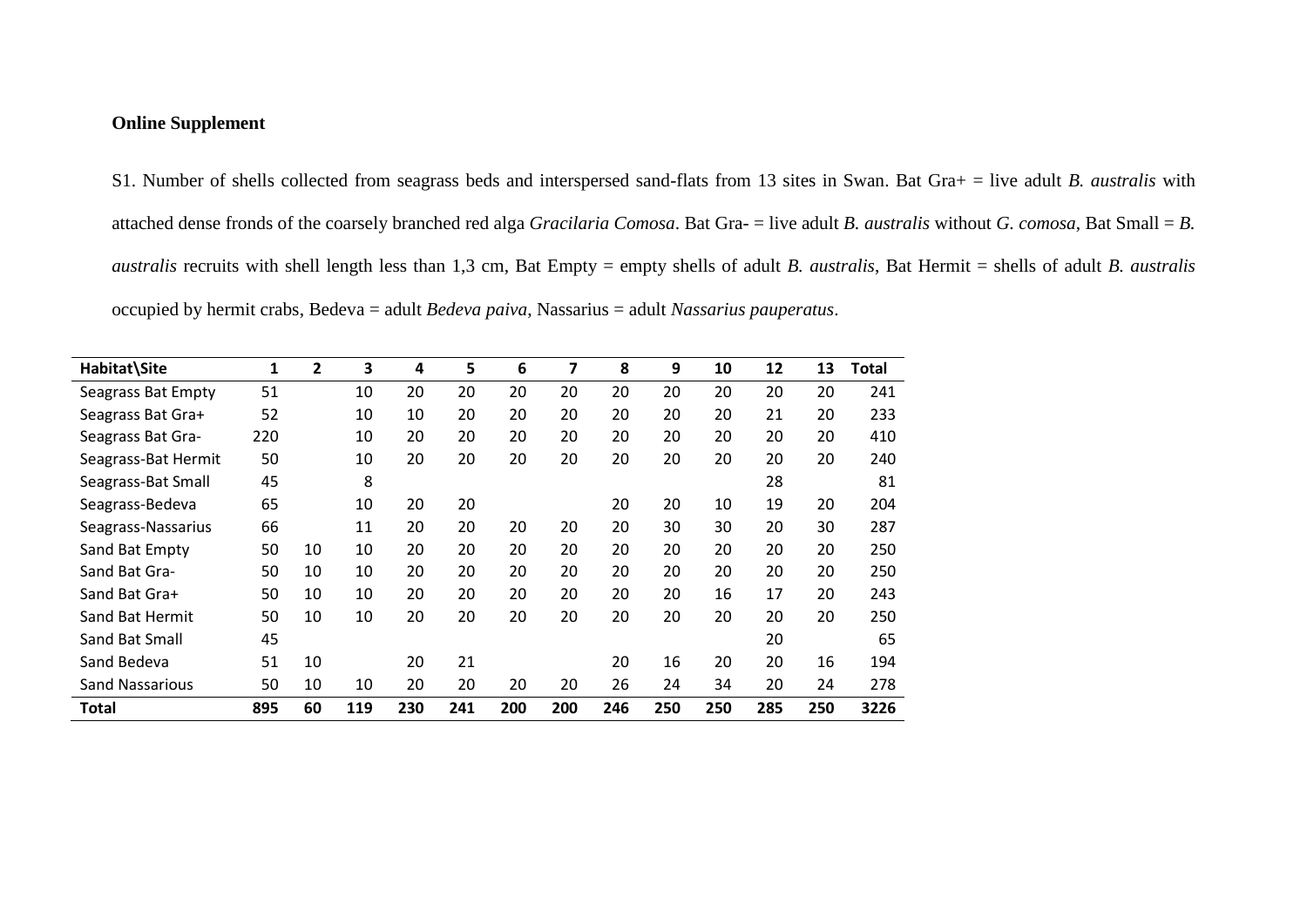S2. Permanova analysis testing for effects of habitat (ha) and shell type (Sn) on taxonomic richness and density of solitary and modular epibionts (999 permutations, Euclidian distance, Log x+1 transformed data).

|    |     |           |           |                 |         | <b>Unique</b> |
|----|-----|-----------|-----------|-----------------|---------|---------------|
| df |     | SS        | ΜS        | <b>Pseudo-F</b> | P(perm) | perms         |
|    |     | 7.2953E-2 | 7.2953E-2 | 0.26601         | 0.597   | 995           |
|    | 6   | 43.757    | 7.2928    | 26.592          | 0.001   | 999           |
|    | 6   | 1.0036    | 0.16727   | 0.60992         | 0.731   | 998           |
|    | 138 | 37.846    | 0.27425   |                 |         |               |
|    | 151 | 82.862    |           |                 |         |               |
|    |     |           | 1.        |                 |         |               |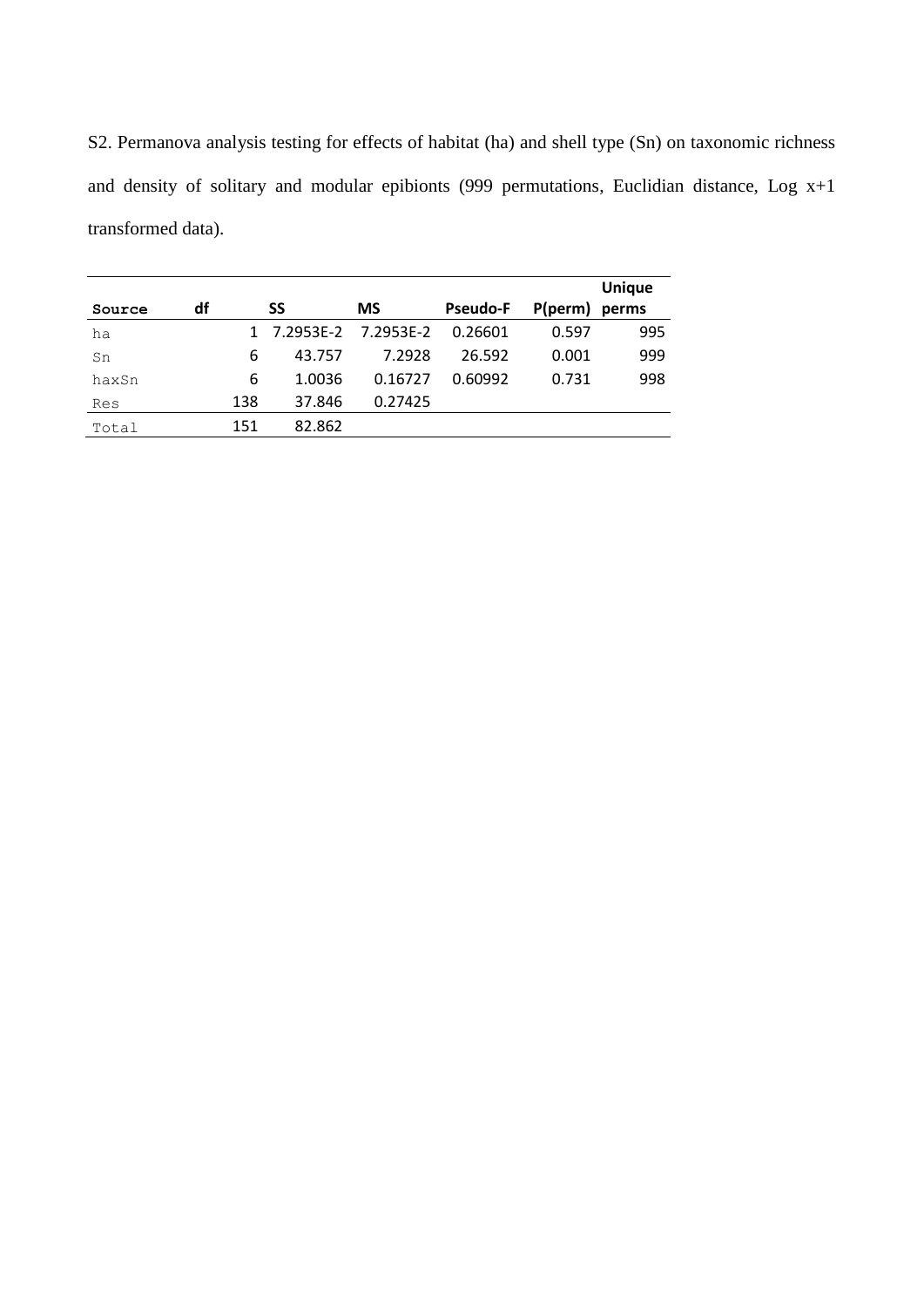S3. Pair-wise comparison test following Permanova (S2). Results are shown graphically in figure 2.

| Figure 2a                   |                   |         |         | Unique        |
|-----------------------------|-------------------|---------|---------|---------------|
| <b>Groups</b>               | <b>Groups</b>     | t       | P(perm) | perms         |
| <b>Bat Empty</b>            | Bat Gra-          | 0.21206 | 0.837   | 999           |
| <b>Bat Empty</b>            | Bat Gra+          | 91.155  | 0.001   | 997           |
| <b>Bat Empty</b>            | <b>Bat Hermit</b> | 25.925  | 0.015   | 997           |
| <b>Bat Empty</b>            | <b>Bat Small</b>  | 45.081  | 0.001   | 994           |
| <b>Bat Empty</b>            | Bedeva            | 31.123  | 0.004   | 997           |
| <b>Bat Empty</b>            | Nassarious        | 80.137  | 0.001   | 996           |
| Bat Gra-                    | Bat Gra+          | 84.063  | 0.001   | 996           |
| Bat Gra-                    | <b>Bat Hermit</b> | 22.773  | 0.03    | 998           |
| Bat Gra-                    | <b>Bat Small</b>  | 43.554  | 0.001   | 997           |
| Bat Gra-                    | Bedeva            | 31.741  | 0.003   | 998           |
| Bat Gra-                    | Nassarious        | 78.486  | 0.001   | 998           |
| Bat Gra+                    | <b>Bat Hermit</b> | 61.868  | 0.001   | 995           |
| Bat Gra+                    | <b>Bat Small</b>  | 13.235  | 0.001   | 999           |
| Bat Gra+                    | Bedeva            | 13.051  | 0.001   | 997           |
| Bat Gra+                    | Nassarious        | 21.114  | 0.001   | 995           |
| <b>Bat Hermit</b>           | <b>Bat Small</b>  | 63.278  | 0.001   | 996           |
| <b>Bat Hermit</b>           | Bedeva            | 56.871  | 0.001   | 995           |
| <b>Bat Hermit</b>           | <b>Nassarious</b> | 11.095  | 0.001   | 998           |
| <b>Bat Small</b>            | Bedeva            | 25.075  | 0.023   | 998           |
| <b>Bat Small</b>            | Nassarious        | 0.24149 | 0.795   | 996           |
| Bedeva                      | Nassarious        | 44.279  | 0.001   | 995           |
| <b>Figure 2b</b>            |                   |         |         | <b>Unique</b> |
| <b>Groups</b>               | <b>Groups</b>     | t       | P(perm) | perms         |
| <b>Bat Empty</b>            | Bat Gra-          | 10.699  | 0.301   | 998           |
| <b>Bat Empty</b>            | Bat Gra+          | 47.729  | 0.001   | 996           |
| <b>Bat Empty</b>            | <b>Bat Hermit</b> | 1.851   | 0.07    | 999           |
| <b>Bat Empty</b>            | <b>Bat Small</b>  | 41.877  | 0.001   | 998           |
| <b>Bat Empty</b>            | Bedeva            | 19.369  | 0.058   | 998           |
| <b>Bat Empty Nassarious</b> |                   | 93.081  | 0.001   | 996           |
| Bat Gra-                    | Bat Gra+          | 52.799  | 0.001   | 998           |
| Bat Gra-                    | <b>Bat Hermit</b> | 25.949  | 0.014   | 994           |
| Bat Gra-                    | <b>Bat Small</b>  | 2.7     | 0.01    | 998           |
| Bat Gra-                    | Bedeva            | 0.92407 | 0.383   | 999           |
| Bat Gra-                    | Nassarious        | 6.844   | 0.001   | 992           |
| Bat Gra+                    | <b>Bat Hermit</b> | 18.296  | 0.068   | 995           |
| Bat Gra+                    | <b>Bat Small</b>  | 81.439  | 0.001   | 994           |
| Bat Gra+                    | Bedeva            | 55.915  | 0.001   | 995           |
| Bat Gra+                    | Nassarious        | 15.325  | 0.001   | 995           |
| Bat Hermit Bat Small        |                   | 40.457  | 0.001   | 999           |
| Bat Hermit                  | Bedeva            | 31.116  | 0.003   | 995           |